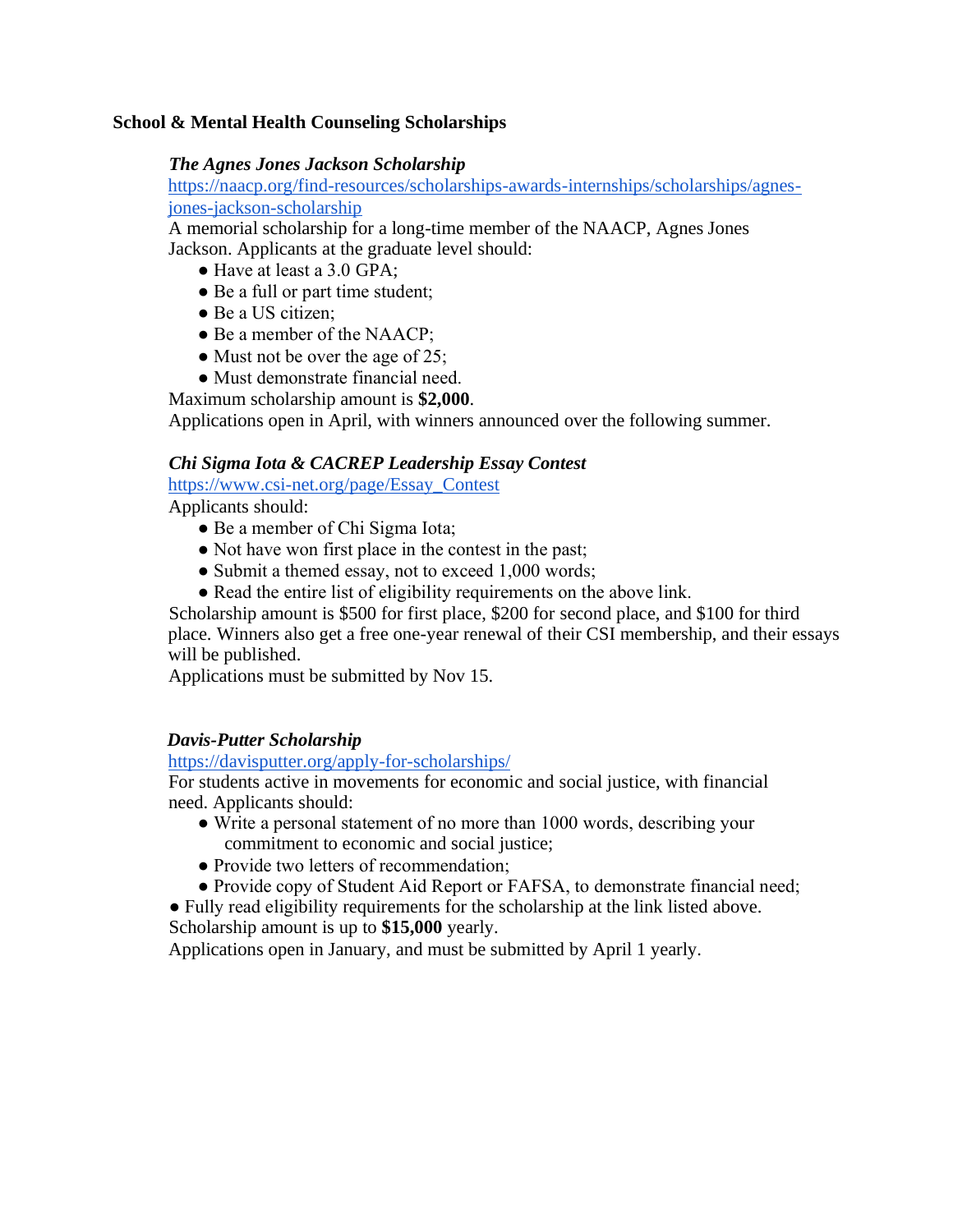# *Hispanic Scholarship Fund*

https://www.hsf.net/scholarship

A scholarship created specifically for students of Hispanic descent. Applicants at the graduate level should:

- $\bullet$  Have at least  $\frac{1}{4}$  Hispanic heritage;
- Be a US citizen, permanent legal resident, or DACA;
- Have a minimum GPA of 2.5;
- May have to submit FAFSA forms.

Scholarship amounts range from **\$500-5000**.

Applications open Jan 1; applications due by Feb; selection in June; awards in Oct-Dec.

### *Grungo Colarulo Giving Back to the Community Scholarship*

[https://gcinjurylaw.com/2022-grungo-colarulo-giving-back-to-the-community-](https://gcinjurylaw.com/2022-grungo-colarulo-giving-back-to-the-community-scholarship/)

### [scholarship/](https://gcinjurylaw.com/2022-grungo-colarulo-giving-back-to-the-community-scholarship/)

This scholarship exists to celebrate those serving their communities. Applicants should:

- Be currently enrolled in undergraduate or graduate school;
- Be in good academic standing, and have a minimum GPA of 3.0;
- Provide a 750-word essay on what giving back to the community means to you, as well as your detailed community service experience.

This scholarship is worth **\$750**.

The deadline is Nov 22 for 2022.

## *Learn.com Scholarship*

[https://learn.org/pages/Psychology\\_and\\_Counseling\\_Masters\\_Degree\\_Scholarship.htm](https://learn.org/pages/Psychology_and_Counseling_Masters_Degree_Scholarship.html#apply)

[l#apply](https://learn.org/pages/Psychology_and_Counseling_Masters_Degree_Scholarship.html#apply)

This scholarship specifically aims to provide assistance to those in counseling-related programs.

Applicants should:

● Be a full-time student enrolled in a counseling program.

Financial need is *not* considered. Academic history, extracurriculars, and employment history *will* be considered.

The scholarship is worth **\$500**.

Applicants must apply by April 1st yearly; the next round of applications will be decided in 2023.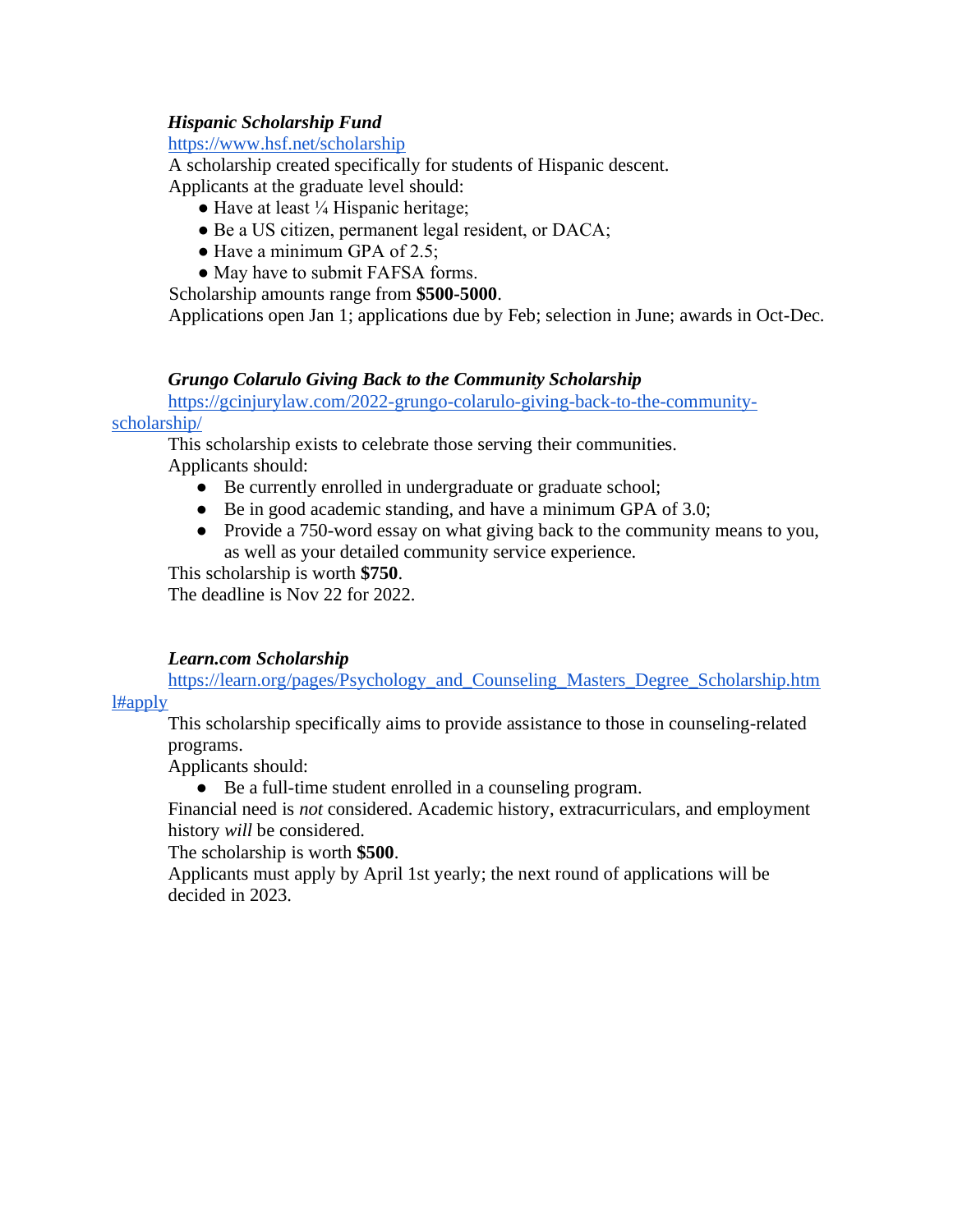### *Lullelia W. Harrison Scholarship in Counseling*

<https://z-nefscholarships.smapply.org/>

Applicants should:

● Submit three letters of recommendation, from college professor,

minister/community leader, and miscellaneous;

- Submit official transcripts;
- $\bullet$  Submit a copy of W-2;
- Include documentation of community service;

● Submit a 150-word essay on themselves, community service activities, educational goals, and aspirations.

## Scholarship amount is **\$500-1000**.

Applications accepted between Feb 1 and Sep 1 annually; winners announced by Aug 15.

## *Military Scholarship (NBCC)*

https://www.nbccf.org/Assets/Scholarships/Military\_Scholarship\_Eligibility.pdf Applicants should:

● Be veterans, active-duty members of the US military, or spouses of a veteran or active-duty member of the US military;

• Demonstrate knowledge and experience with military personnel and families; • Commit to applying to become board-certified by the NBCC prior to graduation; ● Commit to providing mental health services to service members and/or veterans within one year of graduation, and for two years post-graduation;

• Read full eligibility requirements found at the link above.

The NBCC has confirmed that this scholarship is also available for school counseling students. They have the same requirements, and must just provide school counseling services instead.

Scholarship amount is **up to \$8,000**.

Applications open in May.

## *Minority Fellowship Program (NBCC)*

## https://www.nbccf.org/Assets/Scholarships/MFP\_MHC\_Masters\_Fellowship\_Eligibilit y \_2020-2021.pdf

This scholarship supports students committed to serving underserved communities, child/adolescent and geriatric groups, minorities in inner cities and in rural areas, and veterans or military families.

Applicants should:

- Be a current student in good standing;
- Demonstrate knowledge of and experience with underserved minority populahttps://www.najanet.org/naja-scholarshiptions, and other populations listed above;
- Commit to teach, administer services, conduct research, and/or provide direct mental health counseling to one of the above-listed populations within one year of graduation, and for two years post-graduation;
- Commit to securing an internship that deals directly with one of the aforementioned populations;
- Commit to applying to become board-certified by the NBCC prior to graduation;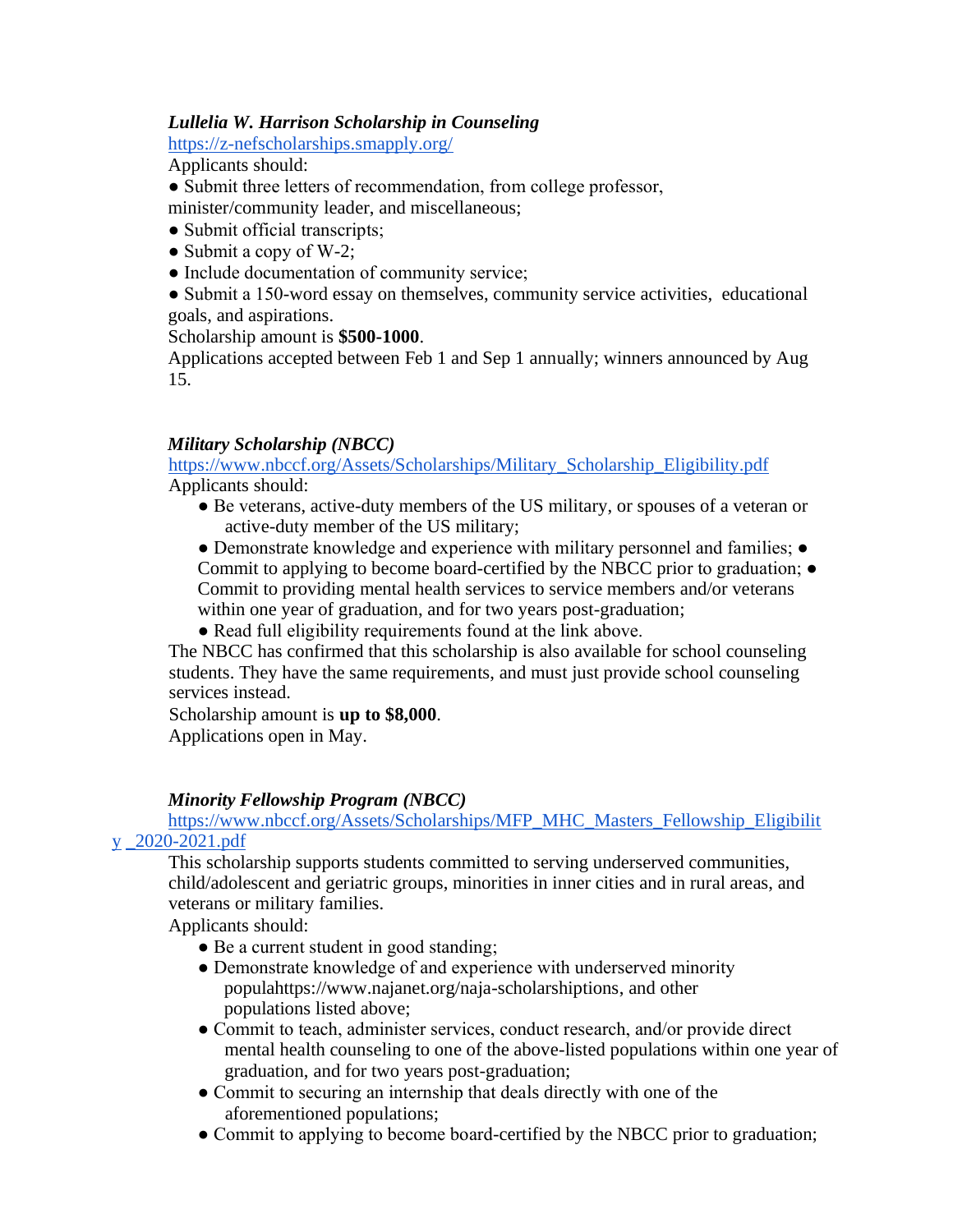- Attend NBCC's Bridging the Gap Symposium, and up to two other training events during the year;
- Read the full list of eligibility requirements at the link above.

Priority is given to minority applicants.

Scholarship amount is **up to \$10,000**.

Applications open in September of 2022

# *Rural Scholarship (NBCC)*

https://www.nbccf.org/Assets/Scholarships/Rural\_Scholarship\_Eligibility.pd f Applicants should:

- Reside in a rural area, as defined by HRSA;
- Commit to applying to become board-certified by the NBCC prior to graduation;

● Commit to providing mental health services in a rural area within one year of graduation, and for two years following graduation;

- Read the entire list of eligibility requirements at the link above.
- The NBCC has confirmed that this scholarship is also available for school counseling students. They have the same requirements, and must just provide school counseling services instead.

Scholarship amount is **up to \$8,000**.

Applications will open in May.

# *Tomorrow's Counselors Essay Competition*

[https://www.counseling.org/membership/awards/gradstudents/aca-tomorrows-counselors-](https://www.counseling.org/membership/awards/gradstudents/aca-tomorrows-counselors-awards)

[awards](https://www.counseling.org/membership/awards/gradstudents/aca-tomorrows-counselors-awards)

- Recognizes graduate counseling students with exceptional insight and understanding about the counseling profession and the work of professional counselors in mental health, private practice, community agency, agency, organization or related counseling settings.
- First prize is **\$1000**, second prize is **\$750**, third prize is **\$500**.
- Applicants should:
	- Be a member of the ACA;
	- Be enrolled in the present semester;
	- Read full eligibility rules to ensure qualification.
- Applications are open through the end of January yearly.

# *Violet and Cyril Franks Scholarship (research grant)*

<https://www.apa.org/apf/funding/franks?tab=1>

A scholarship for work relating to the stigma of mental illness. Applicants should:

- Be in good standing at an accredited university;
- Demonstrate commitment to issues of stigma related to mental illness;
- Provide a CV, letter of recommendation, and budget, justification, and proposed plan of project relating to stigma.

This scholarship is worth **\$1,000.**

Applications open through May 15.